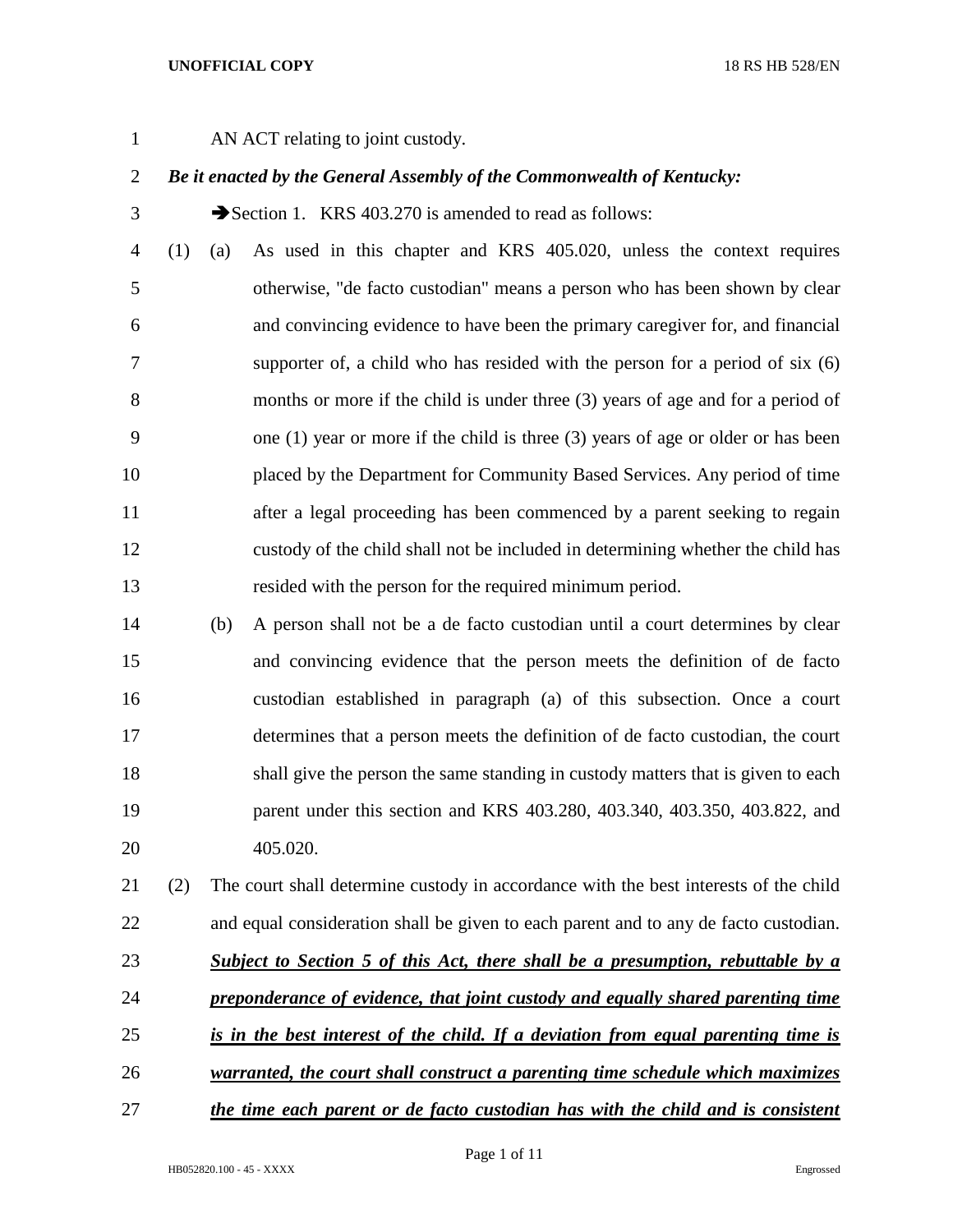| 1              |                               | with ensuring the child's welfare. The court shall consider all relevant factors          |
|----------------|-------------------------------|-------------------------------------------------------------------------------------------|
| $\overline{2}$ |                               | including:                                                                                |
| 3              | (a)                           | The wishes of the child's parent or parents, and any de facto custodian, as to            |
| 4              |                               | his <i>or her</i> custody;                                                                |
| 5              | (b)                           | The wishes of the child as to his <u>or her</u> custodian, with due consideration         |
| 6              |                               | given to the influence a parent or de facto custodian may have over the                   |
| 7              |                               | <i>child's wishes</i> ;                                                                   |
| 8              | (c)                           | The interaction and interrelationship of the child with his or her parent or              |
| 9              |                               | parents, his <i>or her</i> siblings, and any other person who may significantly affect    |
| 10             |                               | the child's best interests;                                                               |
| 11             | (d)                           | The motivation of the adults participating in the custody proceeding;                     |
| 12             | $\left(\mathbf{e}\right)$     | The child's adjustment <i>and continuing proximity</i> to his <i>or her</i> home, school, |
| 13             |                               | and community;                                                                            |
| 14             | $f(E(\theta))$                | The mental and physical health of all individuals involved;                               |
| 15             | $(g)$ $(f)$                   | A finding by the court that domestic violence and abuse, [Information,                    |
| 16             |                               | records, and evidence of domestic violence] as defined in KRS 403.720, has                |
| 17             |                               | <u>been committed by one (1) of the parties against a child of the parties or</u>         |
| 18             |                               | against another party. The court shall determine the extent to which the                  |
| 19             |                               | domestic violence and abuse has affected the child and the child's                        |
| 20             |                               | relationship to each party, with due consideration given to efforts made by a             |
| 21             |                               | party toward the completion of any domestic violence treatment, counseling,               |
| 22             |                               | <u>or program;</u>                                                                        |
| 23             | $(h)$ [(g)]                   | The extent to which the child has been cared for, nurtured, and                           |
| 24             |                               | supported by any de facto custodian;                                                      |
| 25             | $(i)$ [(h)]                   | The intent of the parent or parents in placing the child with a de facto                  |
| 26             |                               | custodian; $\frac{1}{2}$ and $\frac{1}{2}$                                                |
| 27             | $\angle \angle E(\mathbf{i})$ | The circumstances under which the child was placed or allowed to                          |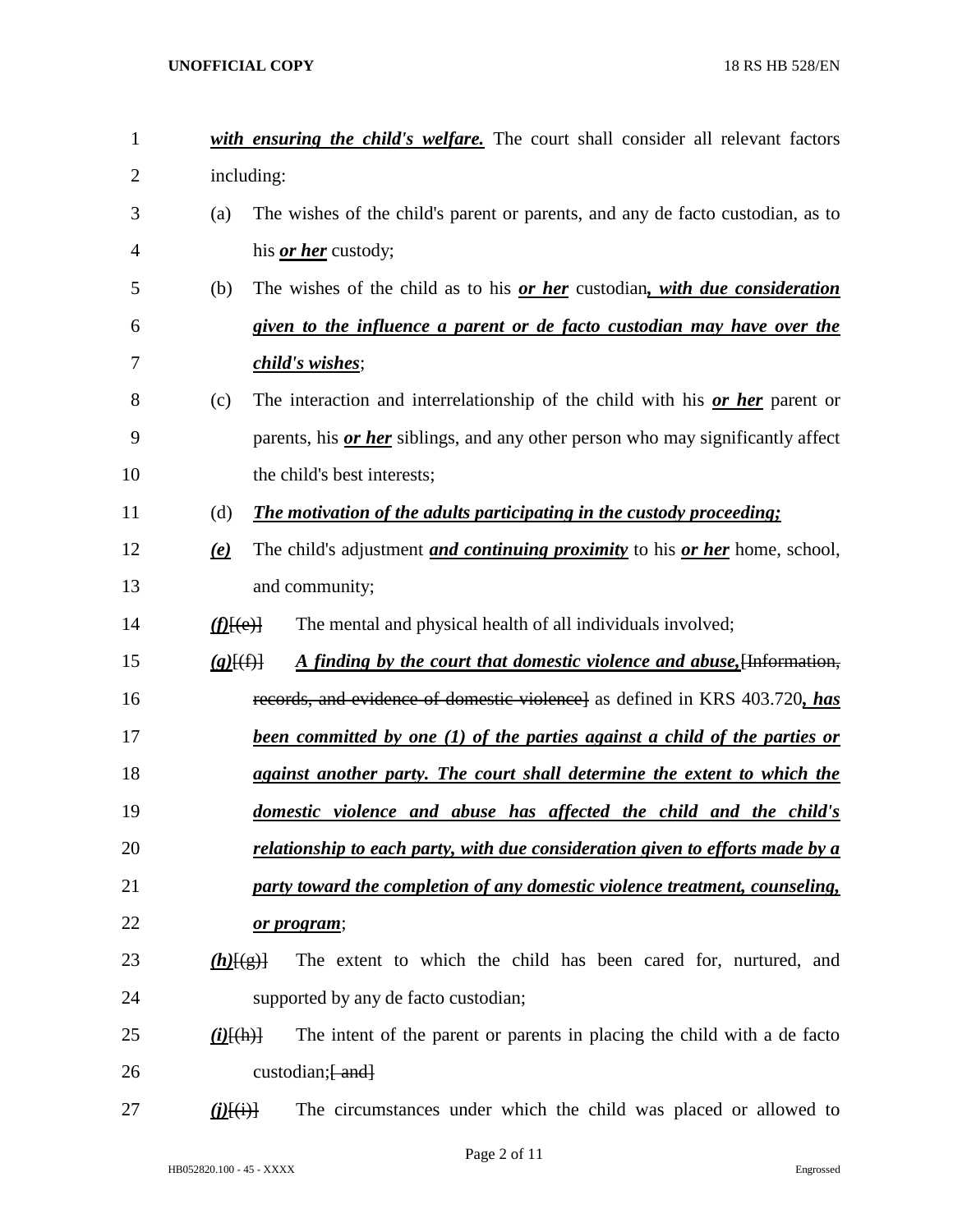| $\mathbf{1}$ | remain in the custody of a de facto custodian, including whether the parent |
|--------------|-----------------------------------------------------------------------------|
| 2            | now seeking custody was previously prevented from doing so as a result of   |
| 3            | domestic violence as defined in KRS 403.720 and whether the child was       |
| 4            | placed with a de facto custodian to allow the parent now seeking custody to |
| 5            | seek employment, work, or attend school; and                                |

| 6   | The likelihood a party will allow the child frequent, meaningful, and<br>(k)      |
|-----|-----------------------------------------------------------------------------------|
| 7   | continuing contact with the other parent or de facto custodian, except that       |
| 8   | the court shall not consider this likelihood if there is a finding that the other |
| - 9 | parent or de facto custodian engaged in domestic violence and abuse, as           |
| 10  | defined in KRS 403.720, against the party or a child and that a continuing        |
| 11  | relationship with the other parent will endanger the health or safety of          |
| 12  | either that party or the child                                                    |

- (3) [The court shall not consider conduct of a proposed custodian that does not affect his relationship to the child. If domestic violence and abuse is alleged, the court shall determine the extent to which the domestic violence and abuse has affected the child and the child's relationship to both parents.
- 17  $(4)$  The abandonment of the family residence by a custodial party shall not be considered where said party was physically harmed or was seriously threatened with physical harm by his or her spouse, when such harm or threat of harm was causally related to the abandonment.
- *(4)*[(5) The court may grant joint custody to the child's parents, or to the child's parents and a de facto custodian, if it is in the best interest of the child.
- 23  $(6)$  If the court grants custody to a de facto custodian, the de facto custodian shall have legal custody under the laws of the Commonwealth.
- 25 Section 2. KRS 403.280 is amended to read as follows:
- (1) A party to a custody proceeding may move for a temporary custody order. The motion must be supported by an affidavit as provided in KRS 403.350. The court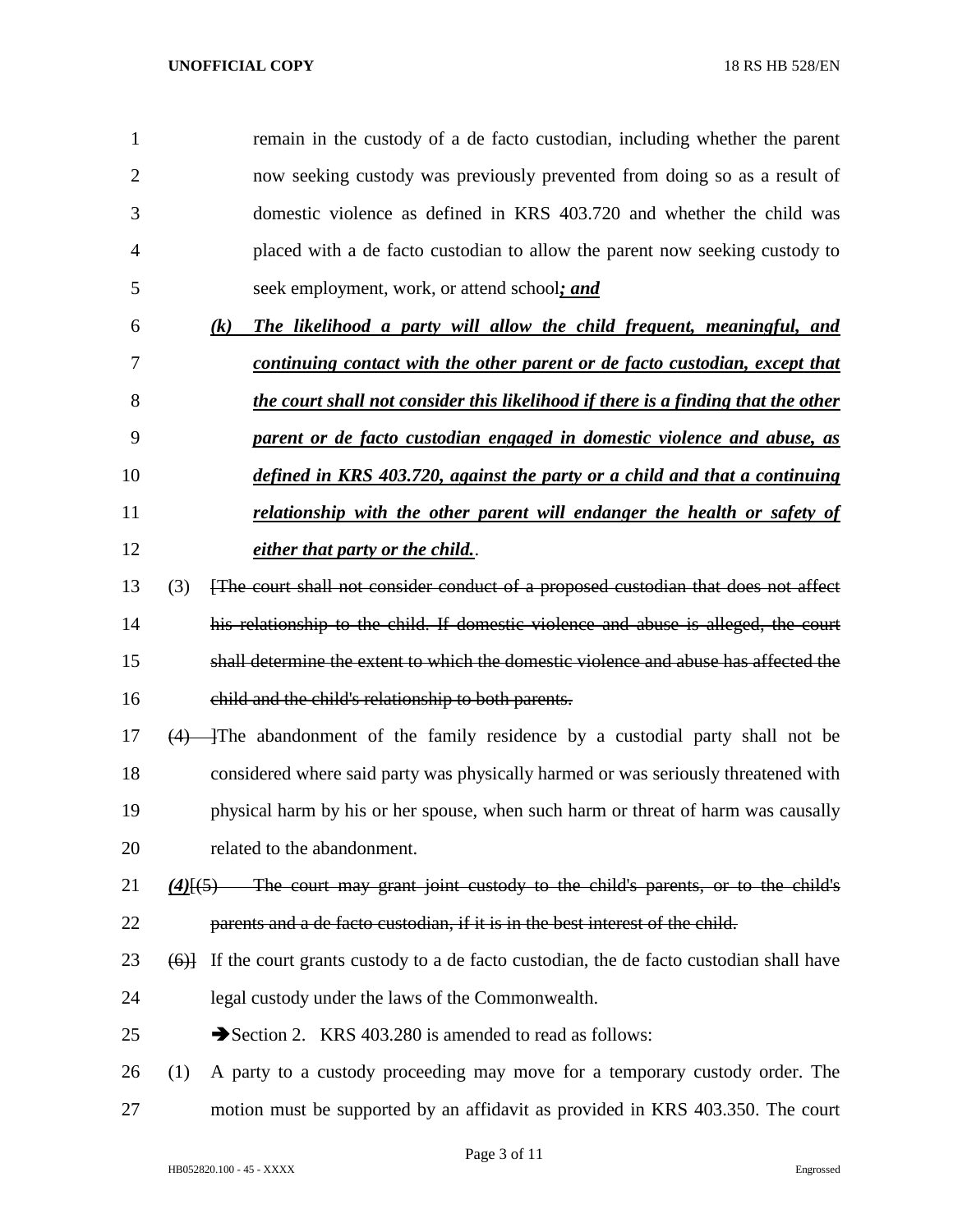may award temporary custody under the standards of KRS 403.270 after a hearing, or, if there is no objection, solely on the basis of the affidavits. If the parents or a de facto custodian joined under subsection (9) of this section present a temporary custody agreement and mutually agreed plan for parenting time, and the court confirms that the agreement adequately provides for the welfare of the child, the agreement shall become the temporary custody order of the court.

- (2) *Subject to Section 5 of this Act,* in making an order for temporary custody, there shall be a presumption, rebuttable by preponderance of evidence, that *it is in the best interest of the child for* the parents or a de facto custodian joined under 10 subsection (9) of this section *to*[shall] have temporary joint custody and [shall] share equally in parenting time.
- (3) If a deviation from equal parenting time is warranted, the court shall construct a parenting time schedule which maximizes the time each parent or de facto custodian 14 joined under subsection (9) of this section has with the child and is consistent with ensuring the child's welfare.
- (4) Each temporary custody order shall include specific findings of fact and conclusions of law, except when the court confirms the agreement of the parties.
- (5) Any temporary custody order shall address the circumstance in which physical possession of the child will be exchanged.
- (6) Subject to KRS 403.320(4) and 403.340(5), modification of a temporary custody order may be sought when there is a material and substantial change in the circumstances of the parents, de facto custodian, or child.
- (7) If a proceeding for dissolution of marriage or legal separation is dismissed, any temporary custody order is vacated unless a parent or the child's custodian moves that the proceeding continue as a custody proceeding and the court finds, after a hearing, that the circumstances of the parents and the best interests of the child require that a custody decree be issued.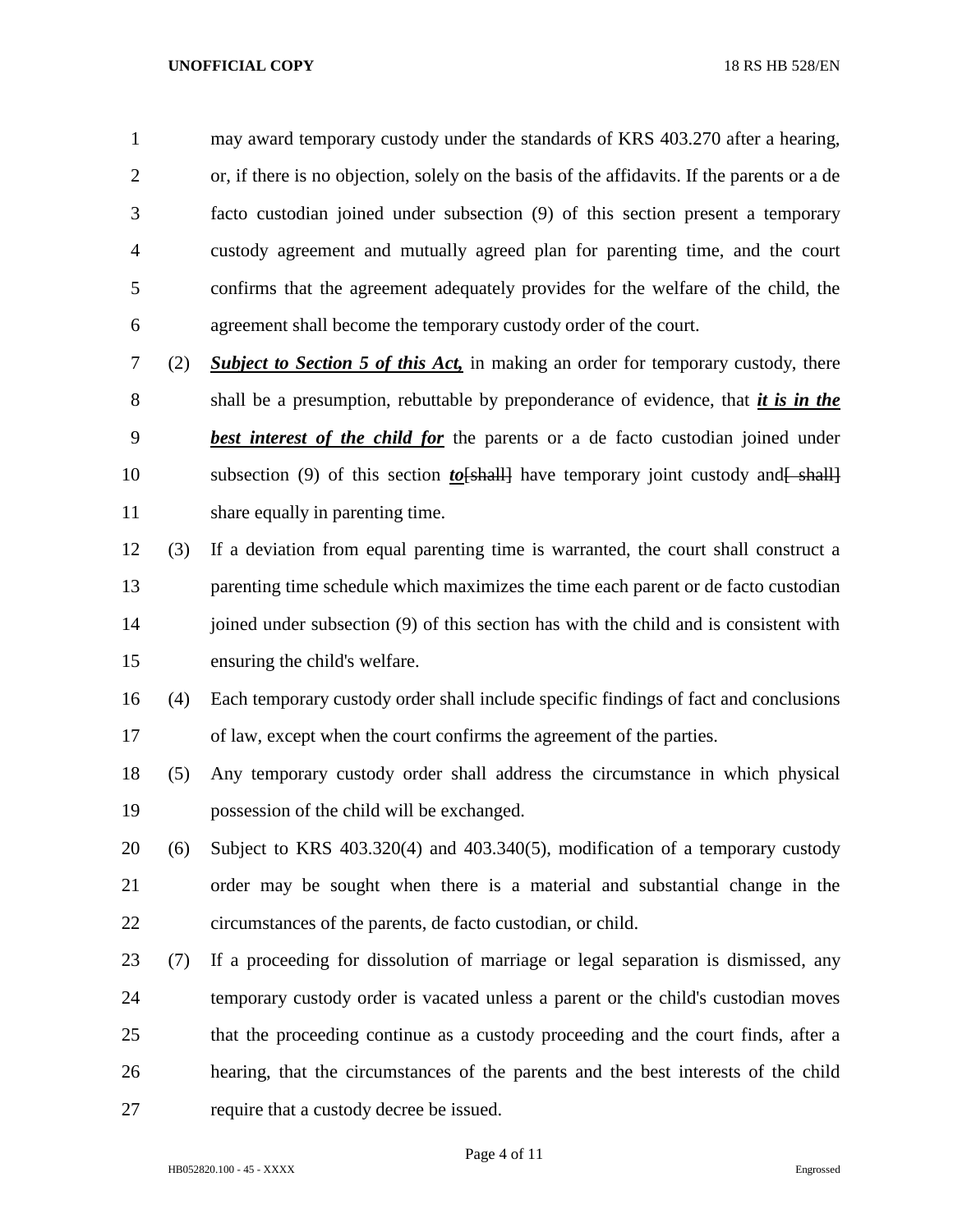temporary custody order is vacated. (9) If a court determines by clear and convincing evidence that a person is a de facto custodian, the court shall join that person in the action, as a party needed for just adjudication under Rule 19 of the Kentucky Rules of Civil Procedure. 7 Section 3. KRS 403.320 is amended to read as follows: (1) A parent not granted custody of the child *and not awarded shared parenting time under the presumption specified in subsection (2) of Section 1 of this Act, subsection (2) of Section 2 of this Act, or subsection (6) of Section 4 of this Act* is entitled to reasonable visitation rights unless the court finds, after a hearing, that visitation would endanger seriously the child's physical, mental, moral, or emotional health. Upon request of either party, the court shall issue orders which are specific as to the frequency, timing, duration, conditions, and method of scheduling visitation and which reflect the development age of the child. (2) If domestic violence and abuse, as defined in KRS 403.720, has been alleged, the court shall, after a hearing, determine the visitation arrangement, if any, which would not endanger seriously the child's or the custodial parent's physical, mental, or emotional health. (3) The court may modify an order granting or denying visitation rights whenever modification would serve the best interests of the child; but the court shall not restrict a parent's visitation rights unless it finds that the visitation would endanger seriously the child's physical, mental, moral, or emotional health. (4) (a) Except as provided in paragraph (b) of this subsection, any court-ordered modification of a child visitation decree, based in whole or in part on: 1. The active duty of a parent or a de facto custodian as a regular member of the United States Armed Forces deployed outside the United States;

(8) If a custody proceeding commenced in the absence of a petition for dissolution of

marriage or legal separation under KRS 403.822(1)(a) or (b) is dismissed, any

Page 5 of 11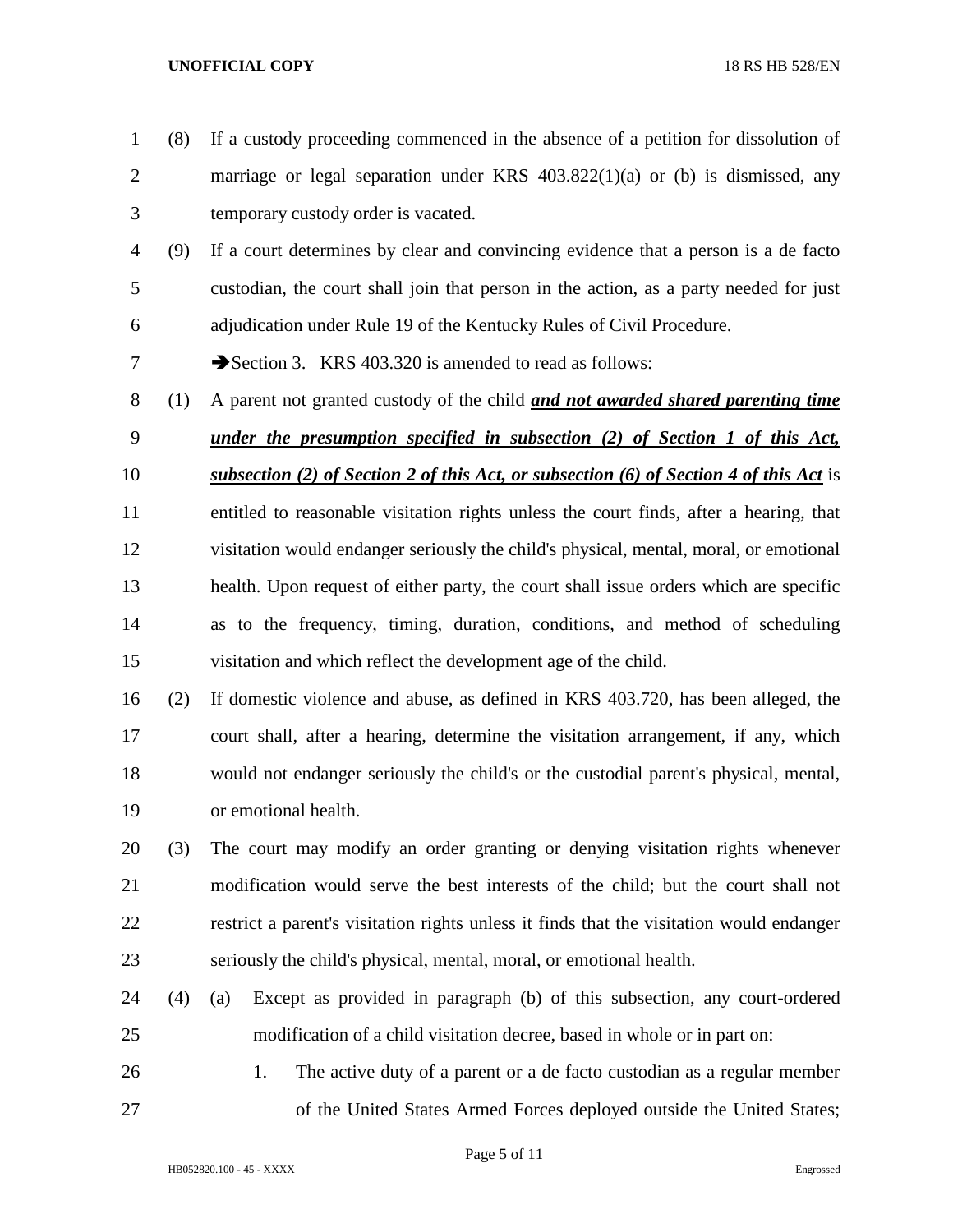- or
- 2. Any federal active duty of a parent or a de facto custodian as a member of a state National Guard or a Reserve component;
- shall be temporary and shall revert back to the previous child visitation decree at the end of the deployment outside the United States or the federal active duty, as appropriate.

 (b) A parent or de facto custodian identified in paragraph (a) of this subsection may consent to a modification of a child visitation decree that continues past the end of the deployment outside the United States or the federal active duty, as appropriate.

 (5) Under circumstances where the court finds, by clear and convincing evidence, it is in the best interest of the child, any relative, by blood or affinity, that was previously granted temporary custody pursuant to the provisions of KRS 620.090 may be granted reasonable noncustodial parental visitation rights by a Circuit Court or Family Court as an intervenor or by original action. Once the relative has been granted visitation pursuant to this subsection, those rights shall not be adversely affected by the termination of custodial or parental rights of an individual who has permanent custody of the child unless the court determines that termination of the visitation rights are in the best interests of the child. The action shall be brought in the county in which the temporary or permanent custody order was entered or where 21 the child resides.

22 Section 4. KRS 403.340 is amended to read as follows:

- (1) As used in this section, "custody" means sole or joint custody, whether ordered by a court or agreed to by the parties.
- (2) No motion to modify a custody decree shall be made earlier than two (2) years after its date, unless the court permits it to be made on the basis of affidavits that there is reason to believe that: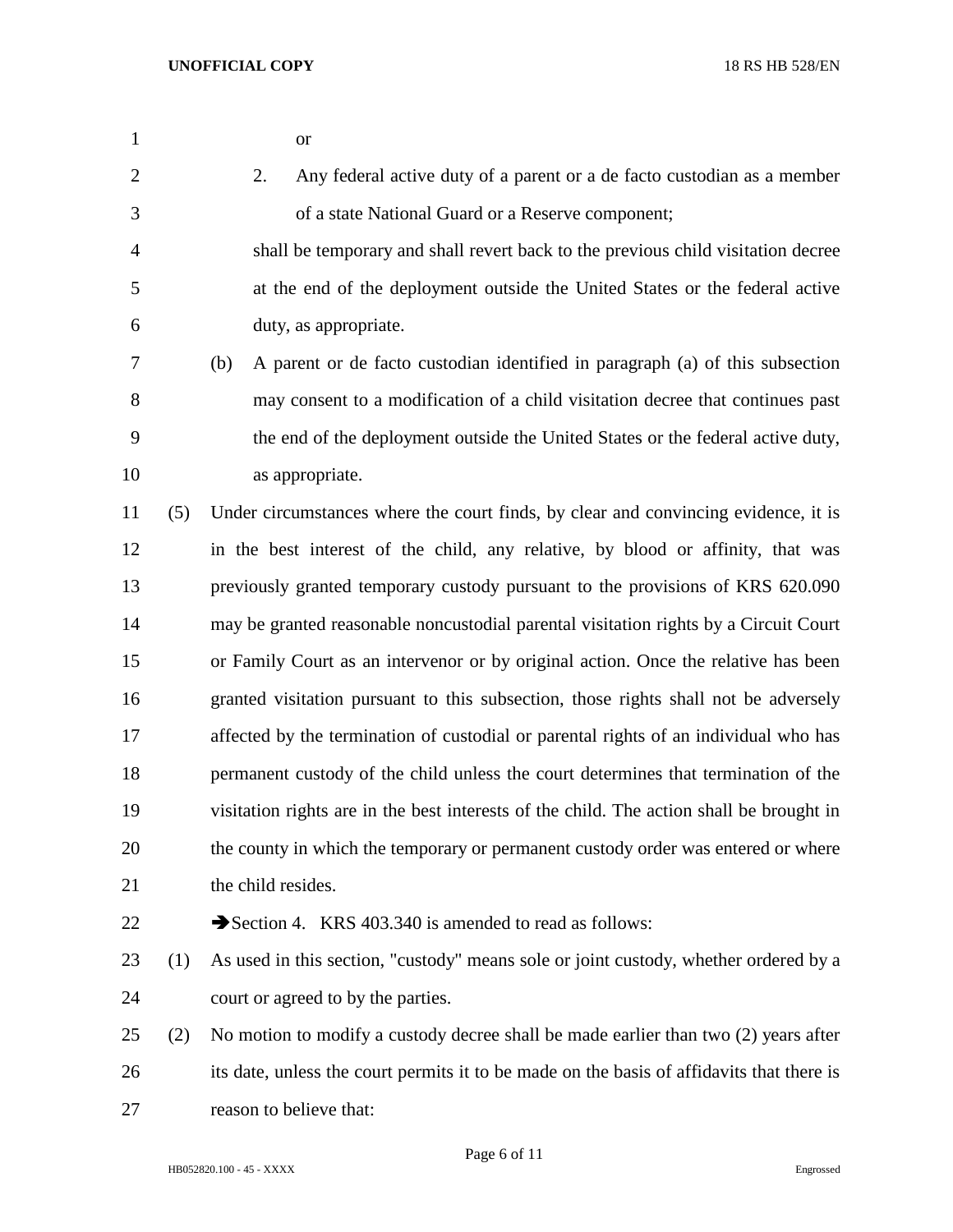- (a) The child's present environment may endanger seriously his physical, mental, moral, or emotional health; or
- 
- (b) The custodian appointed under the prior decree has placed the child with a de facto custodian.

 (3) If a court of this state has jurisdiction pursuant to the Uniform Child Custody Jurisdiction Act, the court shall not modify a prior custody decree unless after hearing it finds, upon the basis of facts that have arisen since the prior decree or that were unknown to the court at the time of entry of the prior decree, that a change has occurred in the circumstances of the child or his custodian, and that the modification is necessary to serve the best interests of the child. When determining if a change has occurred and whether a modification of custody is in the best interests of the child, the court shall consider the following:

- (a) Whether the custodian agrees to the modification;
- (b) Whether the child has been integrated into the family of the petitioner with consent of the custodian;
- (c) The factors set forth in KRS 403.270(2) to determine the best interests of the child;
- (d) Whether the child's present environment endangers seriously his physical, mental, moral, or emotional health;
- (e) Whether the harm likely to be caused by a change of environment is outweighed by its advantages to him; and
- (f) Whether the custodian has placed the child with a de facto custodian.
- (4) In determining whether a child's present environment may endanger seriously his physical, mental, moral, or emotional health, the court shall consider all relevant factors, including, but not limited to:
- (a) The interaction and interrelationship of the child with his parent or parents, his de facto custodian, his siblings, and any other person who may significantly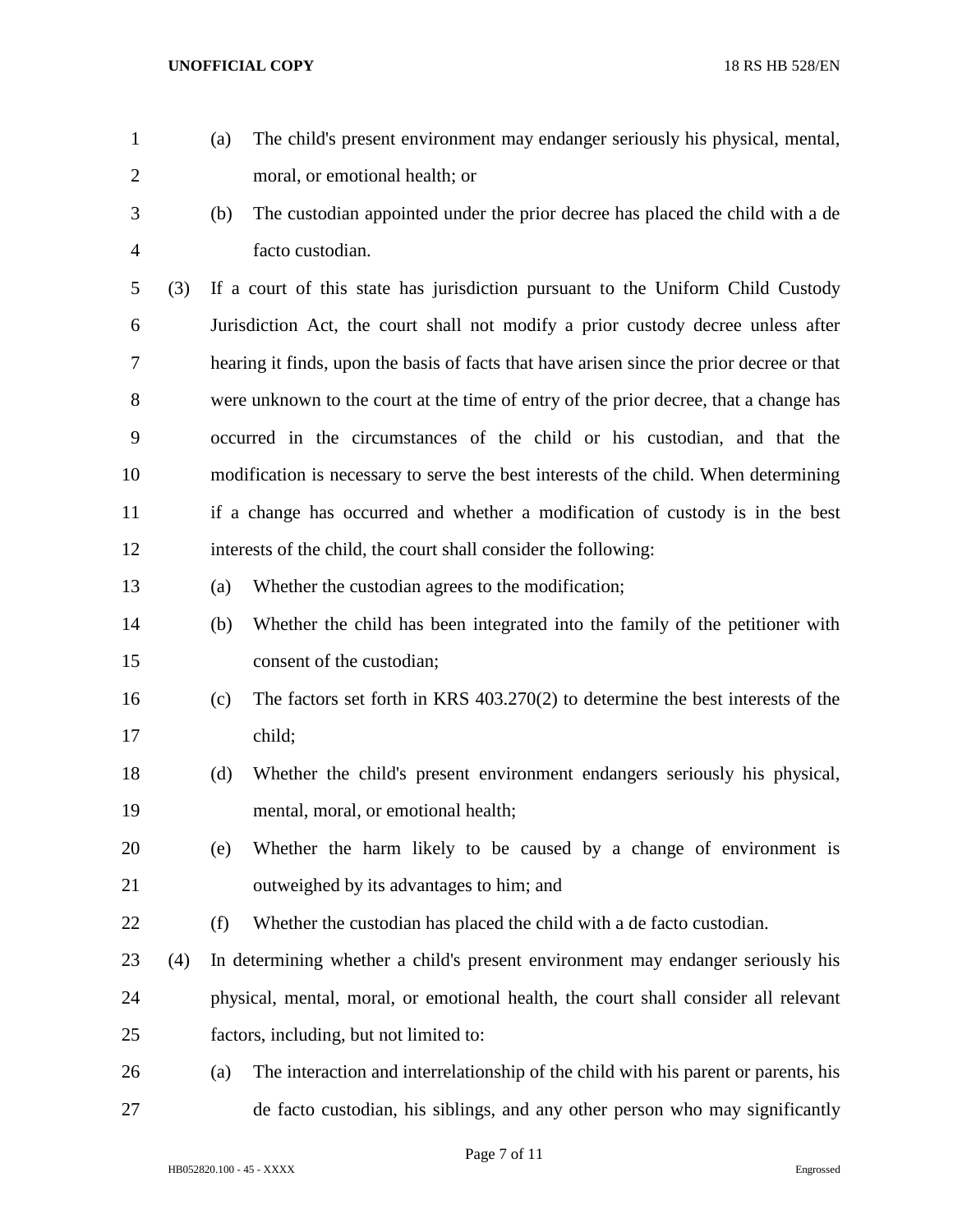affect the child's best interests;

(b) The mental and physical health of all individuals involved;

- (c) Repeated or substantial failure, without good cause as specified in KRS 403.240, of either parent to observe visitation, child support, or other provisions of the decree which affect the child, except that modification of custody orders shall not be made solely on the basis of failure to comply with visitation or child support provisions, or on the basis of which parent is more likely to allow visitation or pay child support;
- (d) If domestic violence and abuse, as defined in KRS 403.720, is found by the court to exist, the extent to which the domestic violence and abuse has affected the child and the child's relationship to both parents.
- (5) (a) Except as provided in paragraph (b) of this subsection, any court-ordered modification of a child custody decree, based in whole or in part on:
- 1. The active duty of a parent or a de facto custodian as a regular member of the United States Armed Forces deployed outside the United States; or
- 2. Any federal active duty of a parent or a de facto custodian as a member of a state National Guard or a Reserve component;
- shall be temporary and shall revert back to the previous child custody decree at the end of the deployment outside the United States or the federal active 21 duty, as appropriate.
- (b) A parent or de facto custodian identified in paragraph (a) of this subsection may consent to a modification of a child custody decree that continues past the end of the deployment outside the United States or the federal active duty, as appropriate.

# (6) *Subject to Section 5 of this Act, if the court orders a modification of a child custody decree, there shall be a presumption, rebuttable by a preponderance of*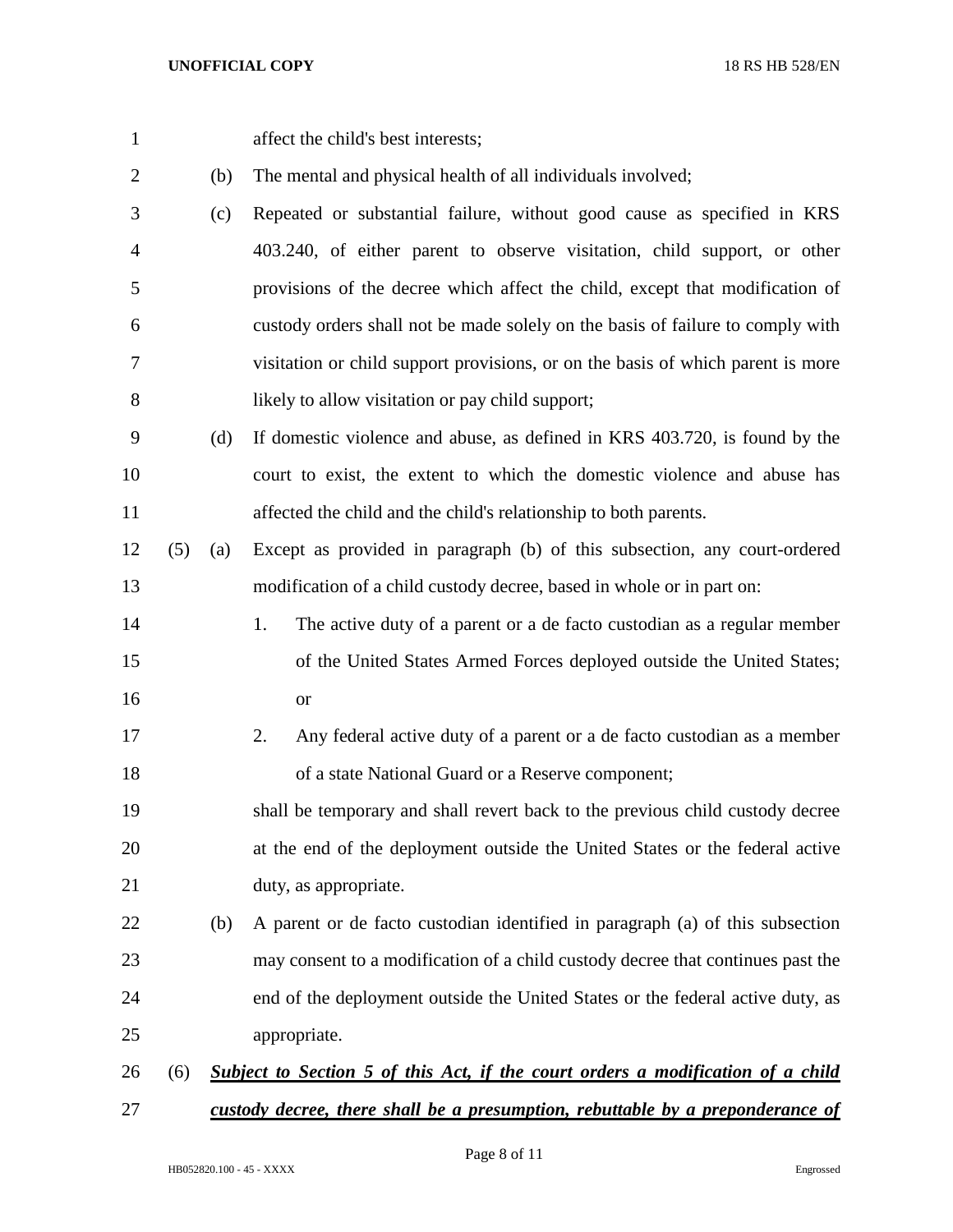| 1              |     |     |    | evidence, that it is in the best interest of the child for the parents to have joint             |
|----------------|-----|-----|----|--------------------------------------------------------------------------------------------------|
| $\overline{2}$ |     |     |    | custody and share equally in parenting time. If a deviation from equal parenting                 |
| 3              |     |     |    | time is warranted, the court shall construct a parenting time schedule which                     |
| $\overline{4}$ |     |     |    | maximizes the time each parent or de facto custodian has with the child and is                   |
| 5              |     |     |    | consistent with ensuring the child's welfare.                                                    |
| 6              | (7) |     |    | Attorney fees and costs shall be assessed against a party seeking modification if the            |
| $\tau$         |     |     |    | court finds that the modification action is vexatious and constitutes harassment.                |
| $8\phantom{1}$ |     |     |    | $\rightarrow$ SECTION 5.<br>A NEW SECTION OF KRS CHAPTER 403 IS CREATED TO                       |
| 9              |     |     |    | <b>READ AS FOLLOWS:</b>                                                                          |
| 10             |     |     |    | <u>When determining or modifying a custody order pursuant to Section 1, 2, 4, or 6 of this</u>   |
| 11             |     |     |    | Act, the court shall consider the safety and well-being of the parties and of the                |
| 12             |     |     |    | children. If a domestic violence order is being or has been entered against a party by           |
| 13             |     |     |    | another party or on behalf of a child at issue in the custody hearing, the presumption           |
| 14             |     |     |    | that joint custody and equally shared parenting time is in the best interest of the child        |
| 15             |     |     |    | shall not apply as to the party against whom the domestic violence order is being or has         |
| 16             |     |     |    | <u>been entered. The court shall weigh all factors set out in subsection (2) of Section 1 of</u> |
| 17             |     |     |    | this Act in determining the best interest of the child.                                          |
| 18             |     |     |    | Section 6. KRS 403.740 is amended to read as follows:                                            |
| 19             | (1) |     |    | Following a hearing ordered under KRS 403.730, if a court finds by a                             |
| 20             |     |     |    | preponderance of the evidence that domestic violence and abuse has occurred and                  |
| 21             |     |     |    | may again occur, the court may issue a domestic violence order:                                  |
| 22             |     | (a) |    | Restraining the adverse party from:                                                              |
| 23             |     |     | 1. | Committing further acts of domestic violence and abuse;                                          |
| 24             |     |     | 2. | Any unauthorized contact or communication with the petitioner or other                           |
| 25             |     |     |    | person specified by the court;                                                                   |
| 26             |     |     | 3. | Approaching the petitioner or other person specified by the court within                         |
| 27             |     |     |    | a distance specified in the order, not to exceed five hundred (500) feet;                        |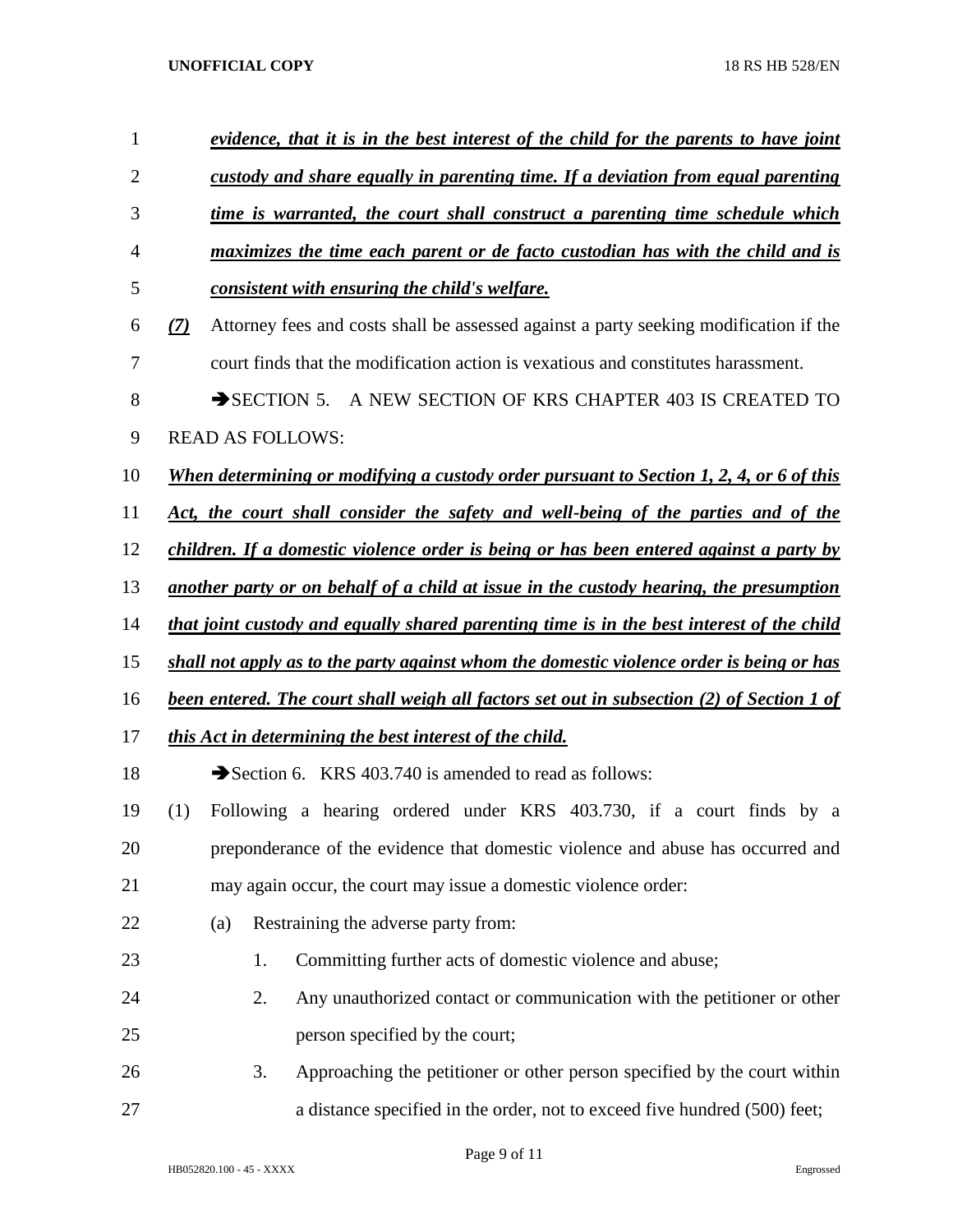| $\mathbf{1}$   |     |     | Going to or within a specified distance of a specifically described<br>4.                   |
|----------------|-----|-----|---------------------------------------------------------------------------------------------|
| $\overline{2}$ |     |     | residence, school, or place of employment or area where such a place is                     |
| 3              |     |     | located; and                                                                                |
| 4              |     |     | Disposing of or damaging any of the property of the parties;<br>5.                          |
| 5              |     | (b) | Directing or prohibiting any other actions that the court believes will be of               |
| 6              |     |     | assistance in eliminating future acts of domestic violence and abuse, except                |
| 7              |     |     | that the court shall not order the petitioner to take any affirmative action;               |
| 8              |     | (c) | Directing that either or both of the parties receive counseling services                    |
| 9              |     |     | available in the community in domestic violence and abuse cases; and                        |
| 10             |     | (d) | Additionally, if applicable:                                                                |
| 11             |     |     | Directing the adverse party to vacate a residence shared by the parties to<br>1.            |
| 12             |     |     | the action;                                                                                 |
| 13             |     |     | Utilizing the criteria set forth in KRS 403.270, 403.320, and 403.822,<br>2.                |
| 14             |     |     | grant temporary custody, <i>subject to Section 5 of this Act</i> ; and                      |
| 15             |     |     | Utilizing the criteria set forth in KRS 403.211, 403.212, and 403.213,<br>3.                |
| 16             |     |     | award temporary child support.                                                              |
| 17             | (2) |     | In imposing a location restriction described in subsection $(1)(a)4$ . of this section, the |
| 18             |     |     | court shall:                                                                                |
| 19             |     | (a) | Afford the petitioner and respondent, if present, an opportunity to testify on              |
| 20             |     |     | the issue of the locations and areas from which the respondent should or                    |
| 21             |     |     | should not be excluded;                                                                     |
| 22             |     | (b) | Only impose a location restriction where there is a specific, demonstrable                  |
| 23             |     |     | danger to the petitioner or other person protected by the order;                            |
| 24             |     | (c) | Specifically describe in the order the locations or areas prohibited to the                 |
| 25             |     |     | respondent; and                                                                             |
| 26             |     | (d) | Consider structuring a restriction so as to allow the respondent transit through            |
| 27             |     |     | an area if the respondent does not interrupt his or her travel to harass, harm, or          |

Page 10 of 11